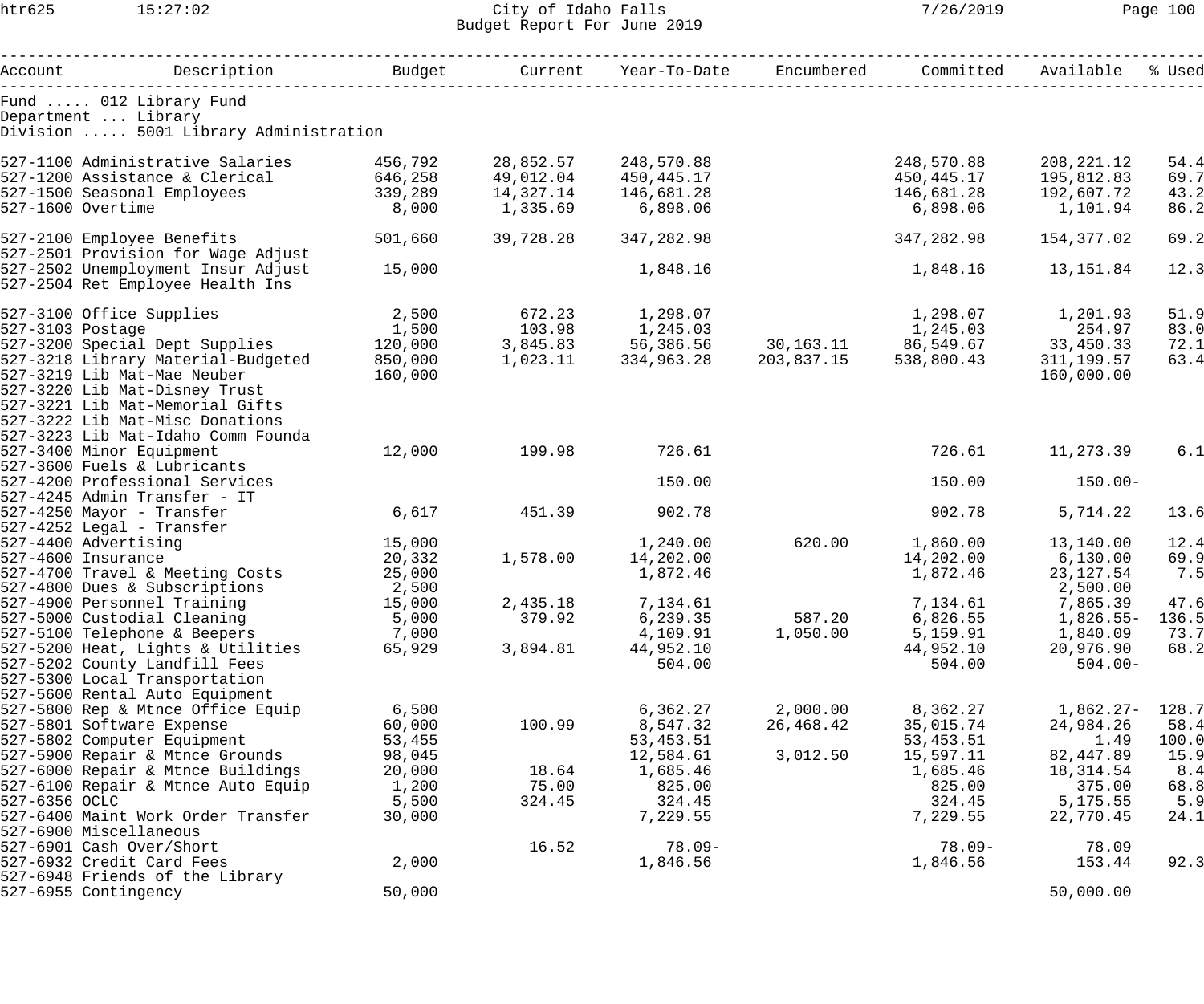htr625 15:27:02 City of Idaho Falls 7/26/2019 Page 101 Budget Report For June 2019

| Account | Description                                                                                                                              | Budget            | Current    | Year-To-Date            | Encumbered | Committed    | Available               | % Used |
|---------|------------------------------------------------------------------------------------------------------------------------------------------|-------------------|------------|-------------------------|------------|--------------|-------------------------|--------|
|         | Fund  012 Library Fund<br>Department  Library<br>Division  5001 Library Administration                                                   |                   |            |                         |            |              |                         |        |
|         | 527-7200 Buildings<br>527-7300 Imps Other Than Build<br>527-7400 Office Equipment<br>527-7402 Computers<br>527-7500 Automotive Equipment | 750,000<br>20,000 |            | 23,933.00               |            | 23,933.00    | 726,067.00<br>20,000.00 | 3.2    |
|         | 527-7600 All Other Equipment<br>527-7603 Unanticipated Grants<br>527-7650 Materials-Budgeted<br>527-7655 Materials-Grants                |                   |            | 2,079.90                |            | 2,079.90     | $2,079.90 -$            |        |
|         | 527-7900 MERF Depreciation                                                                                                               | 300               | 25.00      | 225.00                  |            | 225.00       | 75.00                   | 75.0   |
|         | Gross Budget                                                                                                                             | 4,372,377         | 148,400.75 | 1,796,671.83            | 267,738.38 | 2,064,410.21 | 2,307,966.79            | 47.2   |
|         | 527-9800 Interfund Transfers                                                                                                             |                   |            |                         |            |              |                         |        |
|         | Library Administration                                                                                                                   | 4,372,377         |            | 148,400.75 1,796,671.83 | 267,738.38 | 2,064,410.21 | 2,307,966.79            | 47.2   |